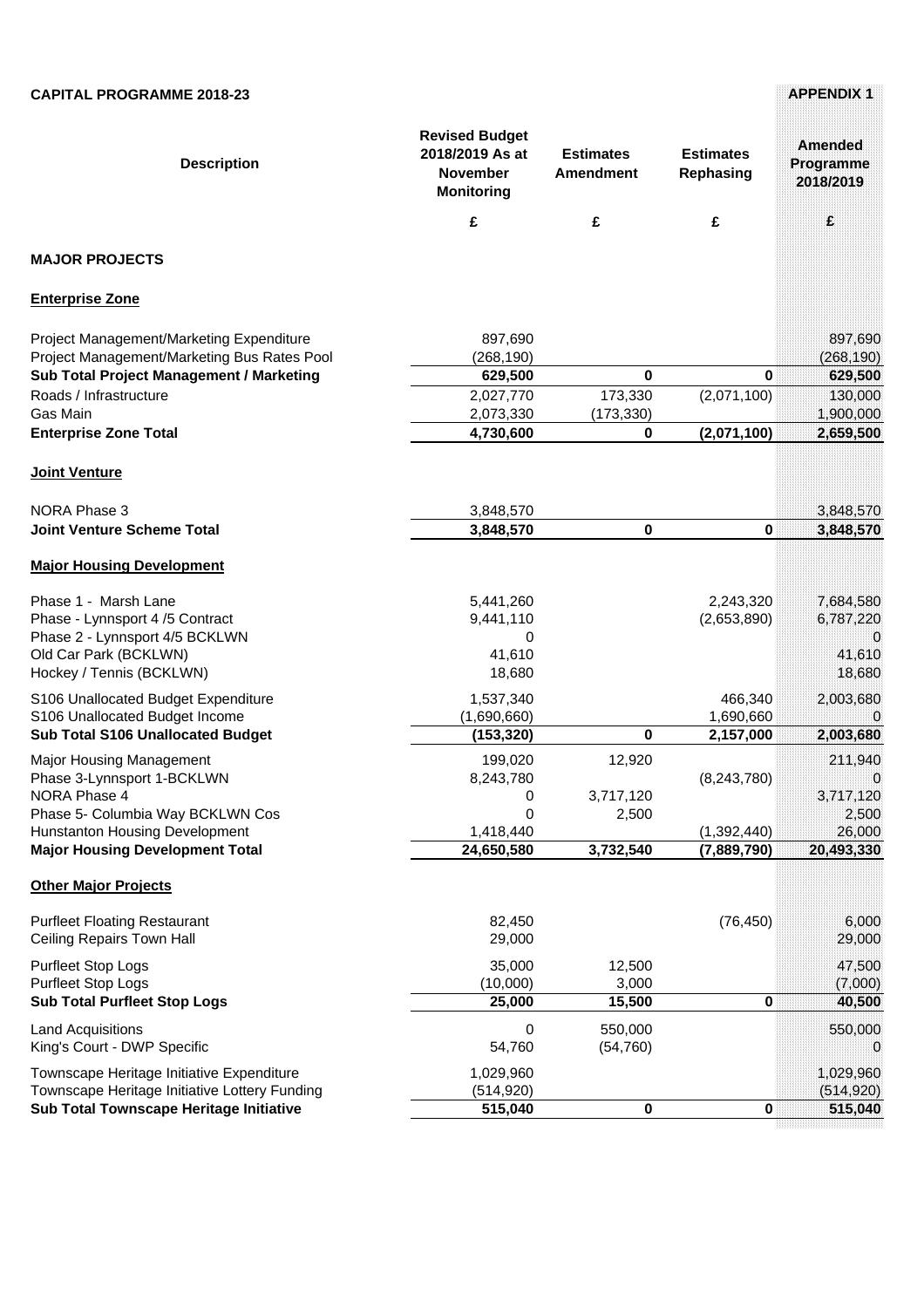| <b>Description</b>                                                                                                              | <b>Revised Budget</b><br>2018/2019 As at<br><b>November</b><br><b>Monitoring</b> | <b>Estimates</b><br>Amendment | <b>Estimates</b><br>Rephasing | Amended<br>Programme<br>2018/2019    |
|---------------------------------------------------------------------------------------------------------------------------------|----------------------------------------------------------------------------------|-------------------------------|-------------------------------|--------------------------------------|
|                                                                                                                                 | £                                                                                | £                             | £                             | £                                    |
| <b>Other Major Projects Continued</b>                                                                                           |                                                                                  |                               |                               |                                      |
| Broad Street conversion to Houses<br>Burnham Market Housing Development<br>Major Projects-Matched Funding                       | 517,440<br>37,330<br>275,000                                                     | 30,070<br>(27, 330)           | (275,000)                     | 547,510<br>10,000<br>$\Omega$        |
| Nelson Quay Redevelopment Expenditure<br>Nelson Quay Redevelopment Bus Rates Pool<br><b>Sub Total Nelson Quay Redevelopment</b> | 565,600<br>(225,000)<br>340,600                                                  | 0                             | (65,600)<br>(65, 600)         | 500,000<br>(225,000)<br>275,000      |
| <b>H&amp;M New Store</b><br>Derelict Land and Buildings<br><b>NORA</b><br>Seafront Master Planning                              | 730.050<br>50,000<br>1,000,110<br>100,000                                        | 253,230<br>(50,000)           |                               | 983.280<br>0<br>1,000,110<br>100,000 |
| <b>Other Major Projects Total</b>                                                                                               | 3,756,780                                                                        | 716,710                       | (417, 050)                    | 4,056,440                            |
| <b>Market Contribution Tesco</b><br><b>Town Centre Promotion</b><br><b>S106 SCHEMES Total</b>                                   | 51,370<br>25,550<br>76,920                                                       | 0                             | 0                             | 51,370<br>25,550<br>76,920           |
| <b>MAJOR PROJECTS TOTAL</b>                                                                                                     | 37,063,450                                                                       | 4.449.250                     | (10.377.940)                  | 31,134,760                           |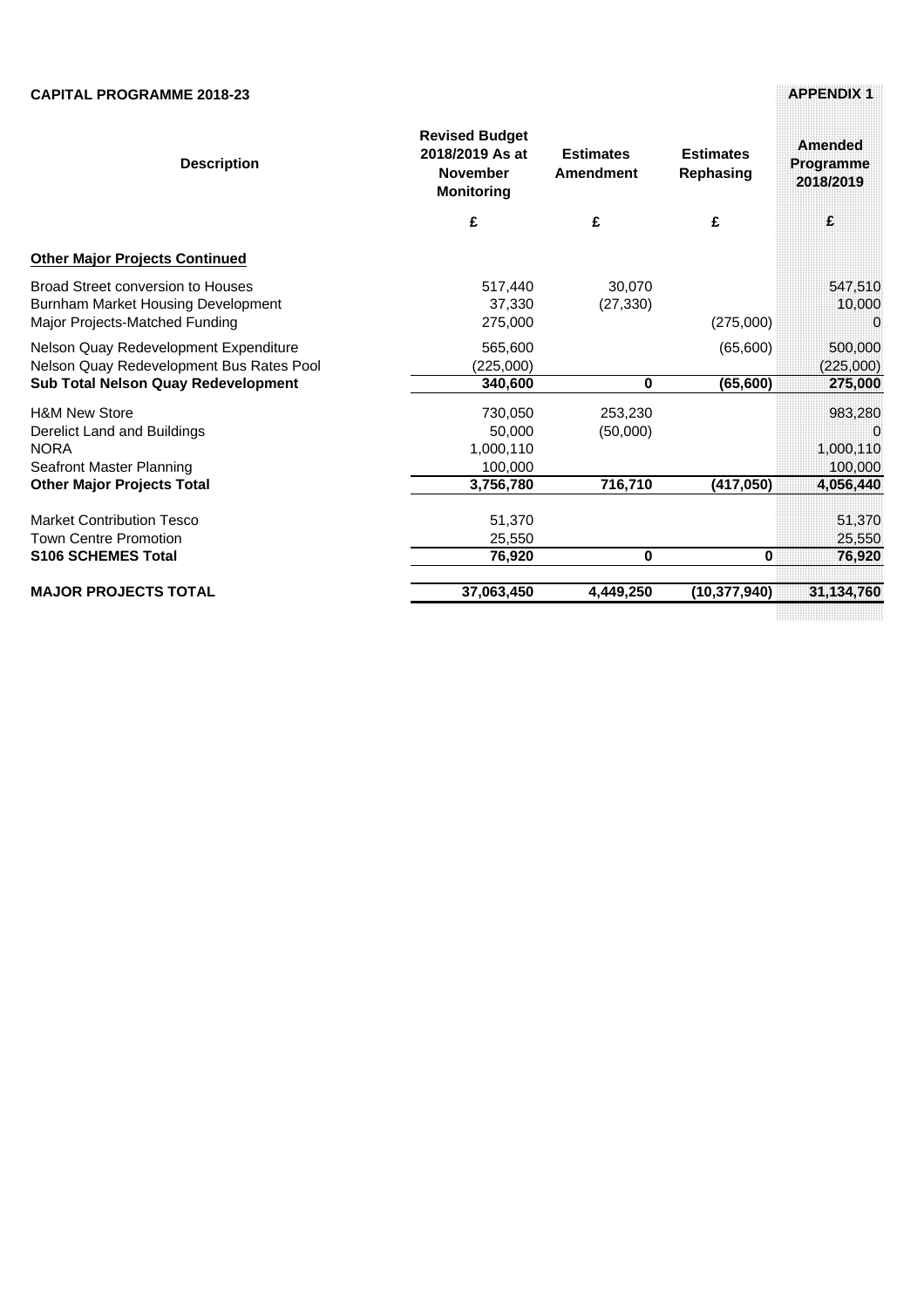| <b>Description</b>                                                                                                                                                                                                                                                                                                                  | <b>Revised Budget</b><br>2018/2019 As at<br><b>November</b><br><b>Monitoring</b>                  | <b>Estimates</b><br><b>Amendment</b>        | <b>Estimates</b><br>Rephasing                              | Amended<br>Programme<br>2018/2019                                                         |
|-------------------------------------------------------------------------------------------------------------------------------------------------------------------------------------------------------------------------------------------------------------------------------------------------------------------------------------|---------------------------------------------------------------------------------------------------|---------------------------------------------|------------------------------------------------------------|-------------------------------------------------------------------------------------------|
|                                                                                                                                                                                                                                                                                                                                     | £                                                                                                 | £                                           | £                                                          | £                                                                                         |
| <b>OPERATIONAL SCHEMES</b>                                                                                                                                                                                                                                                                                                          |                                                                                                   |                                             |                                                            |                                                                                           |
| <b>Central and Community Services</b>                                                                                                                                                                                                                                                                                               |                                                                                                   |                                             |                                                            |                                                                                           |
| <b>Disabled Facilities Grant</b><br><b>Adapt Grant</b><br><b>Careline Grant</b><br>Low Level Prevention Fund<br>Careline - Replacement Vehicles<br>Careline-Replacement Alarm Units<br>Lily Project<br>ICT Development Programme<br>Standard Desktop-Refresh                                                                        | 1,499,800<br>618,200<br>25,000<br>125,000<br>27,660<br>60,000<br>25,000<br>286,550<br>200,000     | 40,000<br>200,000                           | (27, 660)                                                  | 1,499,800<br>618,200<br>25,000<br>125,000<br>0<br>100,000<br>25,000<br>486,550<br>200,000 |
| Replacement Storage Area Network                                                                                                                                                                                                                                                                                                    | 129,880                                                                                           |                                             |                                                            | 129,880                                                                                   |
| <b>Central &amp; Community Total</b>                                                                                                                                                                                                                                                                                                | 2,997,090                                                                                         | 240,000                                     | (27, 660)                                                  | 3,209,430                                                                                 |
| <b>Commercial Services - Leisure</b><br>King's Lynn Corn Exchange<br>Auditorium Works/Decoration<br><b>Repoint Brickwork</b><br>Replacement House Light<br><b>Internal Decoration</b><br><b>Refurbish Seating</b><br><b>Table and Chairs</b><br><b>Replace Pit Lift Brakes</b><br>Dressing Room + LED Lighting<br>Replace Bar Tills | 5,000<br>45,000<br>35,000<br>18,130<br>15,200<br>9,700<br>13,520<br>13,750<br>10,000              | (35,000)<br>(7,000)<br>(5,000)<br>(13, 750) | (45,000)<br>(9,700)                                        | 5,000<br>0<br>0<br>11,130<br>10,200<br>0<br>13,520<br>0<br>10,000                         |
| <u>Lynnsport</u><br>Equipment<br>Air Conditioning<br>Boilers & Plant<br>Toilets & Changing Room<br><b>Exterior Side Entrance</b><br>Spin Bikes<br><b>Bar Furniture</b><br>Female Changing Room Sauna<br>Replace Sprung Floor<br><b>Fire Doors</b>                                                                                   | 108,000<br>15,000<br>115,000<br>37,480<br>27,400<br>17,000<br>5,700<br>10,000<br>25,000<br>12,000 |                                             | (108,000)<br>(15,000)<br>(37, 480)<br>(17,000)<br>(10,000) | 0<br>115,000<br>0<br>27,400<br>5,700<br>0<br>25,000<br>12,000                             |
| Downham Leisure<br><b>Refurbishment Toilets</b><br>Replace Spin Bikes<br><b>Replacement Flooring</b><br>Hall Dance Studio Reseal<br>Replacement Media Filter<br>External Drain & Sump Pum<br><b>CCTV</b>                                                                                                                            | 10,000<br>23,000<br>6,250<br>10,000<br>10,000<br>12,500<br>0                                      | 12,000                                      | (23,000)                                                   | 10,000<br>0<br>6,250<br>10,000<br>10,000<br>12,500<br>12,000                              |
| St James Pool<br><b>Fitness Equipment</b><br>Spin Bikes<br>Filter Media Change                                                                                                                                                                                                                                                      | 30,000<br>20,000<br>15,000                                                                        |                                             | (30,000)<br>(20,000)                                       | 0<br>0<br>15,000                                                                          |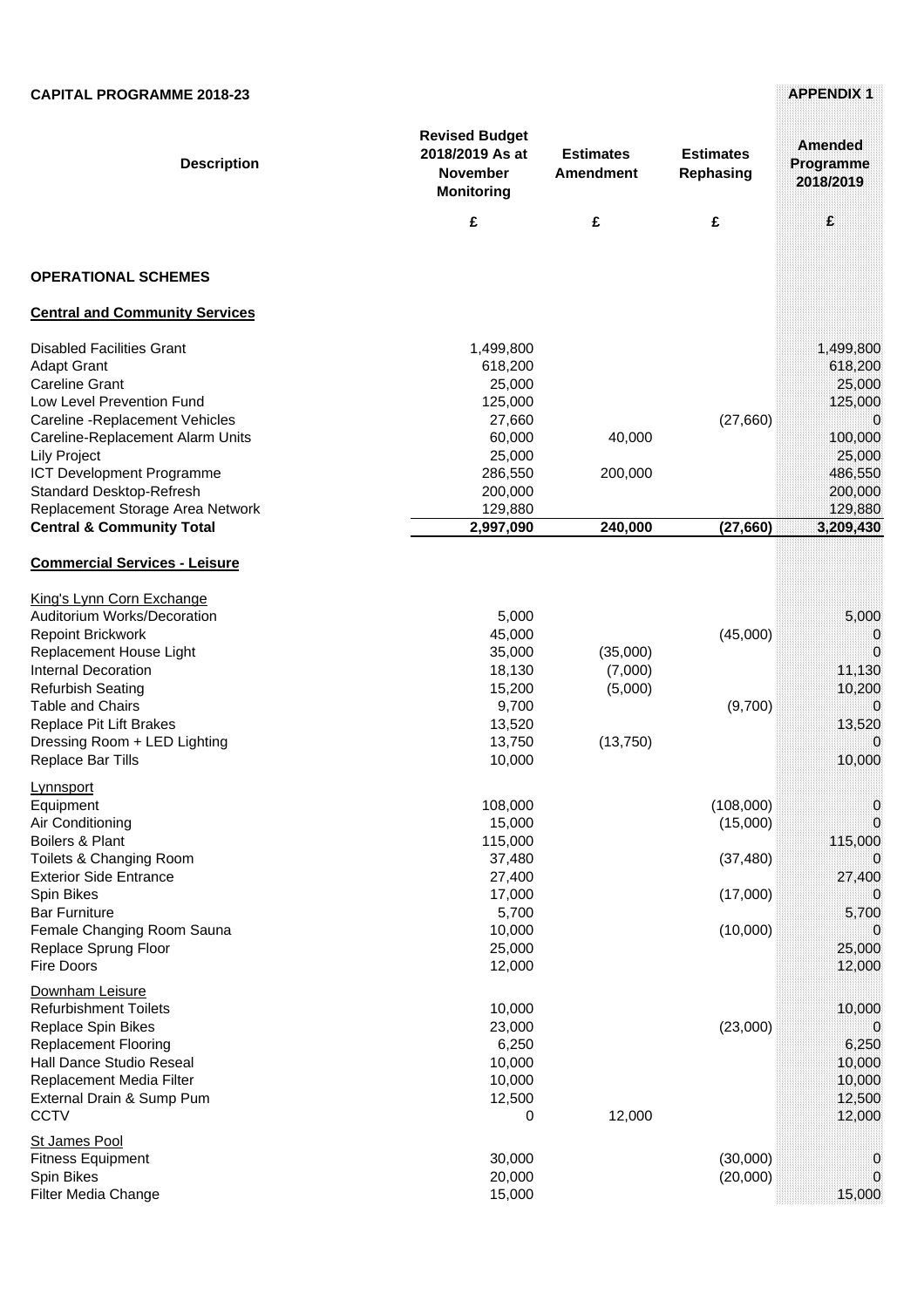| <b>Description</b><br><b>Commercial Services - Leisure Continued</b> | <b>Revised Budget</b><br>2018/2019 As at<br><b>November</b><br><b>Monitoring</b><br>£ | <b>Estimates</b><br><b>Amendment</b><br>£ | <b>Estimates</b><br>Rephasing<br>£ | Amended<br>Programme<br>2018/2019<br>£ |
|----------------------------------------------------------------------|---------------------------------------------------------------------------------------|-------------------------------------------|------------------------------------|----------------------------------------|
| <b>Oasis</b>                                                         |                                                                                       |                                           |                                    |                                        |
| Replacement Fitness Equipment                                        | 55,000                                                                                |                                           | (55,000)                           | 0                                      |
| <b>Refurbishment Plant Room</b>                                      | 18,000                                                                                |                                           | (18,000)                           | 0                                      |
| Air Hand Unit/Lights                                                 | 5,000                                                                                 |                                           | (5,000)                            | 0                                      |
| Changing Area                                                        | 31,730                                                                                |                                           | (31, 730)                          | 0                                      |
| Bowl Carpet + Underlay                                               | 15,000                                                                                |                                           | (15,000)                           | 0                                      |
| Fire Doors                                                           | 15,000                                                                                |                                           | (15,000)                           | 0                                      |
| <b>Filter Media</b>                                                  | 12,000                                                                                |                                           |                                    | 12,000                                 |
| <b>Commercial Services - Leisure Total</b>                           | 826,360                                                                               | (48, 750)                                 | (454, 910)                         | 322,700                                |
| <b>Commercial Services</b>                                           |                                                                                       |                                           |                                    |                                        |
| <b>Arts Centre Complex</b>                                           | 230,000                                                                               |                                           |                                    | 230,000                                |
| Resort - Beach Safety Signage                                        | 15,000                                                                                |                                           |                                    | 15,000                                 |
| Resort - Skate Ramps & Fencing                                       | 28,000                                                                                |                                           | (28,000)                           | 0                                      |
| Resort - Visitor Digital Sign                                        | 50,000                                                                                |                                           |                                    | 50,000                                 |
| Replacement Play Area Equipment                                      | 20,000                                                                                | (20,000)                                  |                                    | $\Omega$                               |
| Parking/Gladstone Server Upgrade                                     | 13,380                                                                                |                                           |                                    | 13,380                                 |
| Christmas Lights Replacement                                         | 195,000                                                                               |                                           | (180,000)                          | 15,000                                 |
| Southgates HLF Scheme Expenditure                                    | 24,130                                                                                |                                           |                                    | 24,130                                 |
| Southgates HLF Scheme Lottery Grant                                  | (21, 310)                                                                             |                                           |                                    | (21, 310)                              |
| Southgates HLF Scheme Income                                         | (2, 130)                                                                              |                                           |                                    | (2, 130)                               |
| <b>Sub Total Southgates HLF Scheme</b>                               | 690                                                                                   | $\mathbf 0$                               | 0                                  | 690                                    |
| <b>Flood Prevention Measures</b>                                     | 21,000                                                                                |                                           |                                    | 21,000                                 |
| <b>Car Parks</b>                                                     |                                                                                       |                                           |                                    |                                        |
| Resurfacing                                                          | 441,800                                                                               |                                           | (441, 800)                         | 0                                      |
| P&D Machine Replace                                                  | 7,000                                                                                 |                                           |                                    | 7,000                                  |
| <b>Electronic Handhelds</b>                                          | 5,700                                                                                 |                                           |                                    | 5,700                                  |
| Multi Storey Barrier Ticket Machine                                  | 150,000                                                                               |                                           |                                    | 150,000                                |
| Multi Storey Lighting + Controls                                     | 200,000                                                                               |                                           | (172,000)                          | 28,000                                 |
| Mintlyn Crem - Extend Car Park                                       | 35,790                                                                                |                                           |                                    | 35,790                                 |
| <b>Estate Roads - Resurfacing</b>                                    | 20,500                                                                                |                                           |                                    | 20,500                                 |
| Council Facilities - Health & Safety                                 | 60,000                                                                                |                                           |                                    | 60,000                                 |
| STW Refurbishment/Connect Pub Sewer                                  | 56,500                                                                                |                                           |                                    | 56,500                                 |
| <b>Princess Theatre</b>                                              | 5,000                                                                                 |                                           |                                    | 5,000                                  |
| Fairstead CC - Floor Replace                                         | 10,000                                                                                |                                           |                                    | 10,000                                 |
| Re:Fit Project                                                       | 70,000                                                                                |                                           |                                    | 70,000                                 |
| K/Court Fire Compartmentation                                        | 24,800                                                                                | 8,800                                     |                                    | 33,600                                 |
| Gayton Road Cemetary Extension                                       | 150,000                                                                               |                                           | (140,000)                          | 10,000                                 |
| <b>Grounds Maintenance Vehicles</b>                                  | 201,820                                                                               |                                           |                                    | 201,820                                |
| Grounds Maintenance Equipment                                        | 21,640                                                                                |                                           |                                    | 21,640                                 |
| <b>Public Cleansing Vehicles</b>                                     | 571,190                                                                               |                                           | (337, 350)                         | 233,840                                |
| Off Street Car Parks- Vehicles                                       | 60,000                                                                                |                                           | (60,000)                           | 0                                      |